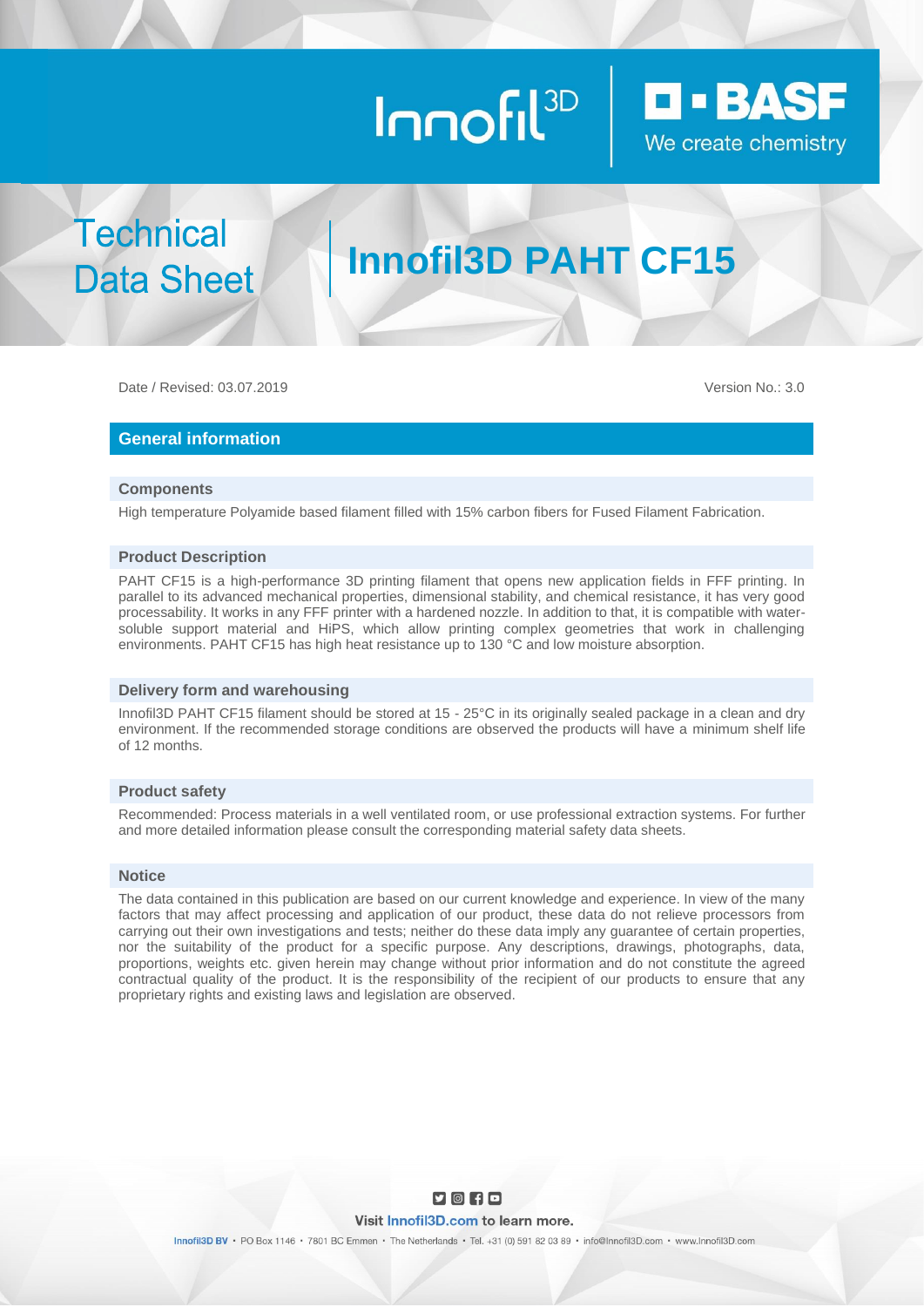| <b>Recommended 3D-Print processing parameters</b> |                                 |  |  |
|---------------------------------------------------|---------------------------------|--|--|
| Nozzle Temperature                                | $260 - 280$ °C / 500 - 536 °F   |  |  |
| <b>Build Chamber Temperature</b>                  | $\overline{\phantom{a}}$        |  |  |
| <b>Bed Temperature</b>                            | $100 - 120$ °C / 212 - 248 °F   |  |  |
| <b>Bed Material</b>                               | PEI or Glass                    |  |  |
| Nozzle Diameter                                   | $\geq$ 0.6 mm, Ruby or Hardened |  |  |
| <b>Print Speed</b>                                | $30 - 80$ mm/s                  |  |  |

| <b>Drying Recommendations</b>                                         |                                              |
|-----------------------------------------------------------------------|----------------------------------------------|
| Drying recommendations to<br>ensure printability                      | 70 °C in a hot air dryer for 4 to 16 hours   |
| Optimum drying recommendations<br>for best mechanical part properties | 80 °C in a vacuum oven for at least 40 hours |
|                                                                       |                                              |

Please note: To ensure constant material properties the material should always be kept dry.

| <b>General Properties</b>          |                                                  | Standard   |
|------------------------------------|--------------------------------------------------|------------|
| Printed Part Density (dry)         | 1232 kg/m <sup>3</sup> / 76.9 lb/ft <sup>3</sup> | ISO 1183-1 |
| Printed Part Density (conditioned) | 1234 kg/m <sup>3</sup> / 77.0 lb/ft <sup>3</sup> | ISO 1183-1 |

| <b>Thermal Properties</b>           |                                                                      | <b>Standard</b> |
|-------------------------------------|----------------------------------------------------------------------|-----------------|
| HDT at 1.8 MPa (dry)                | 92 °C / 198 °F                                                       | <b>ISO 75-2</b> |
| HDT at 0.45 MPa (dry)               | 145 °C / 293 °F                                                      | <b>ISO 75-2</b> |
| HDT at 1.8 MPa (conditioned)        | 91 °C / 196 °F                                                       | <b>ISO 75-2</b> |
| HDT at 0.45 MPa (conditioned)       | 128 °C / 262 °F                                                      | <b>ISO 75-2</b> |
| <b>Glass Transition Temperature</b> | 70 °C / 158 °F                                                       | ISO 11357-2     |
| <b>Crystallization Temperature</b>  | 180 °C / 356 °F                                                      | ISO 11357-3     |
| <b>Melting Temperature</b>          | 234 °C / 453 °F                                                      | ISO 11357-3     |
| Melt Volume Flow Rate               | 42.2 cm <sup>3</sup> /10min / 2.6 in <sup>3</sup> /10min (275°C/5kg) | <b>ISO 1133</b> |

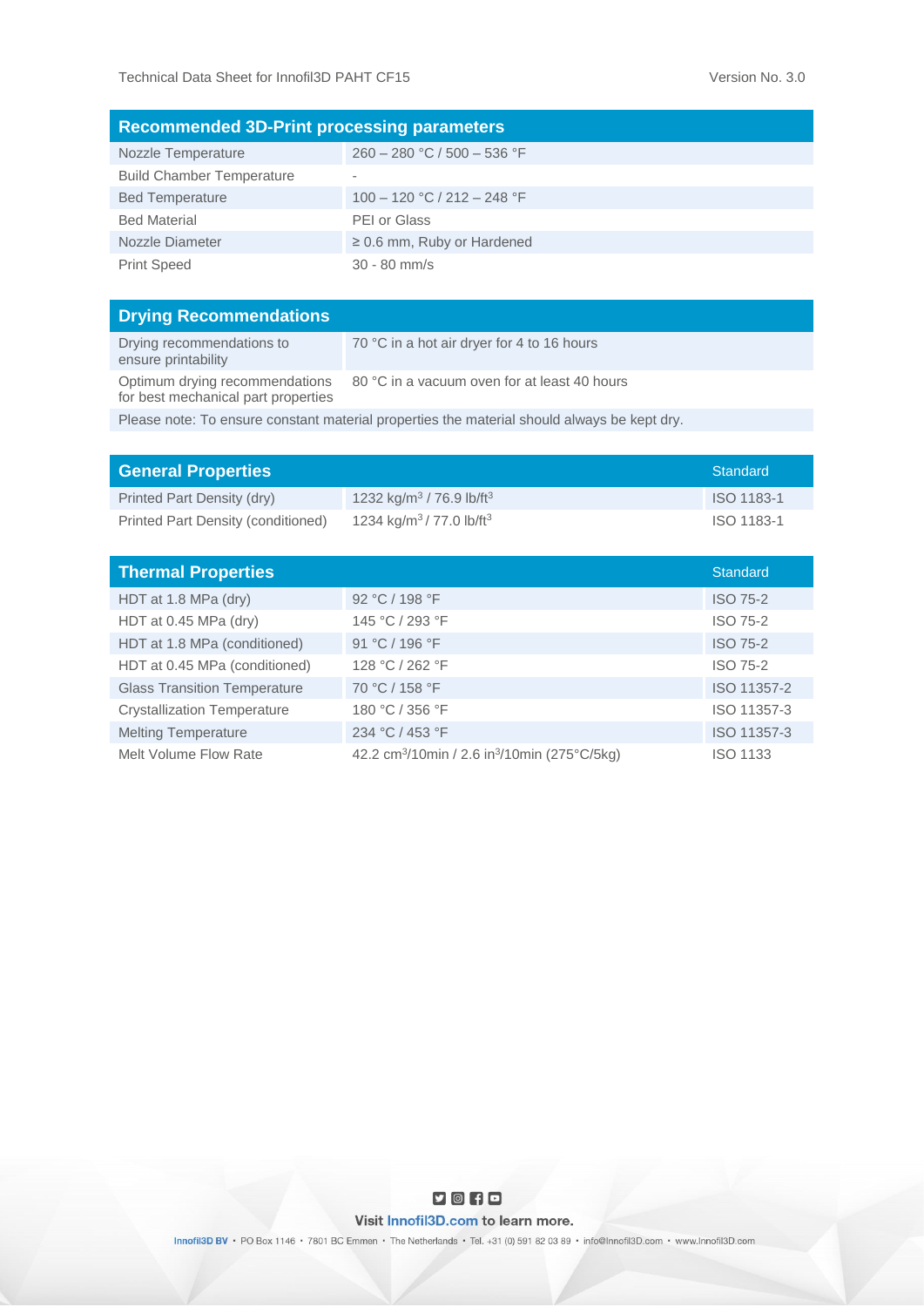| <b>Mechanical Properties   Dry Specimen</b> |                |                      |                      |                    |
|---------------------------------------------|----------------|----------------------|----------------------|--------------------|
|                                             |                |                      |                      |                    |
| Print direction                             | Standard       | <b>XY</b>            | XZ                   | ZX                 |
|                                             |                | Flat                 | On its edge          | Upright            |
| Tensile strength                            | <b>ISO 527</b> | 103.2 MPa / 15.0 ksi |                      | 18.2 MPa / 2.6 ksi |
| Elongation at Break                         | <b>ISO 527</b> | 1.8%                 |                      | $0.5 \%$           |
| Young's Modulus                             | <b>ISO 527</b> | 8386 MPa / 1216 ksi  | ٠                    | 3532 MPa / 512 ksi |
| Flexural Strength                           | <b>ISO 178</b> | 160.7 MPa / 23.3 ksi | 171.8 MPa / 24.9 ksi | 50.8 MPa / 7.4 ksi |
| <b>Flexural Modulus</b>                     | <b>ISO 178</b> | 8258 MPa / 1198 ksi  | 7669 MPa / 1112 ksi  | 2715 MPa / 394 ksi |
| Flexural Strain at Break                    | <b>ISO 178</b> | 2.4%                 | 2.8%                 | 1.8%               |



## Visit Innofil3D.com to learn more.